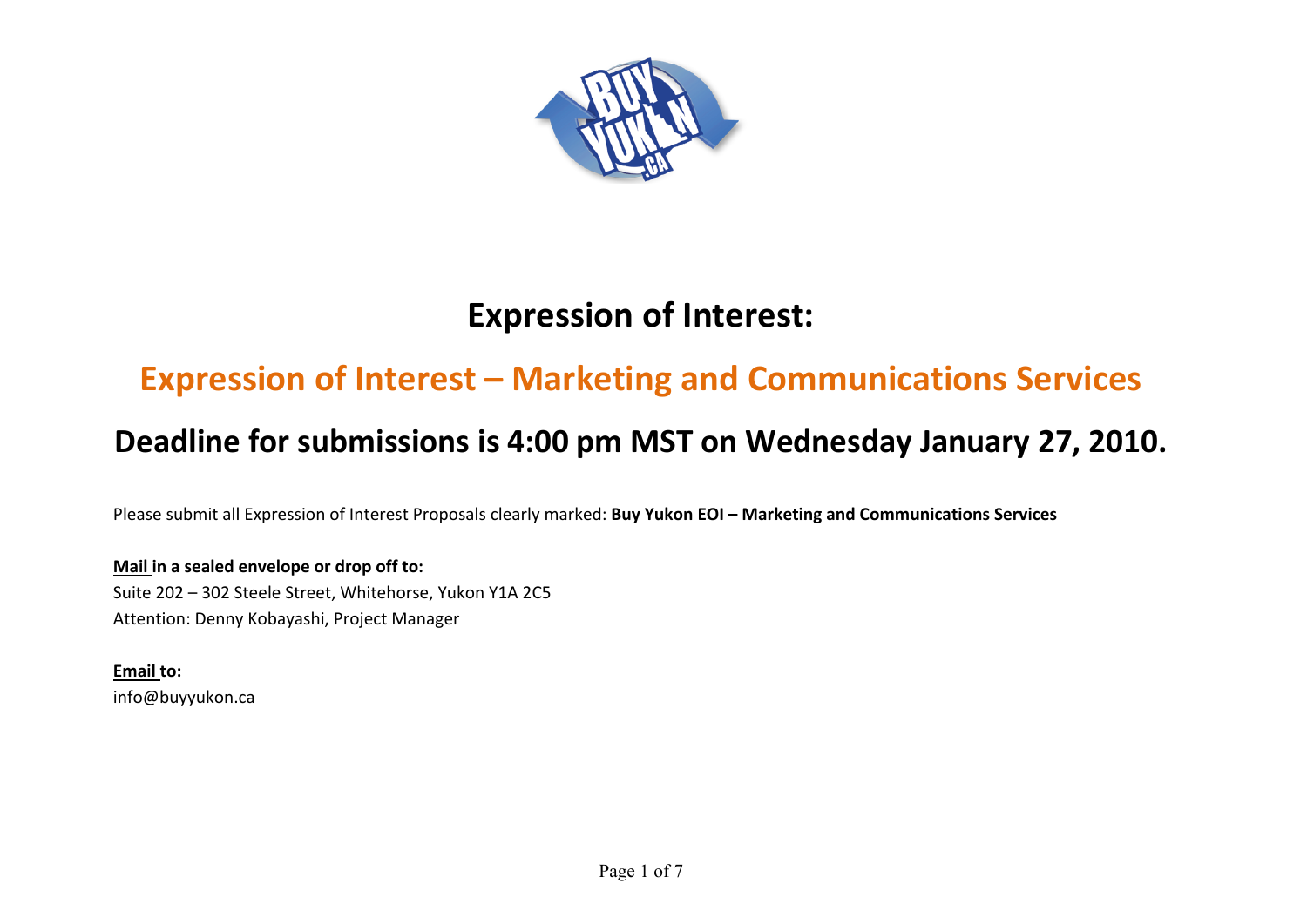

## **Overview of the Request for Expression of Interest**

## **Introduction and Scope**

This Expression of Interest (EOI) is issued to solicit experienced, relevant and responsible firms to provide Marketing and Communications services to the Buy Yukon Program being delivered under the auspices of the Yukon Chamber of Commerce (YCC). The Marketing and Communications Service Provider (the "Contractor") will provide Marketing and Communications advice and services in relation to the projects within the Buy Yukon Program. These will include realization of customised communication plans to achieve maximum visibility in all areas of communication including brand development, promotion, advertising, design, online and offline media and public relations across all public and social networks and the web. The Contractor will work in liaison with the Buy Yukon Management Committee and will work day-to-day with the Buy Yukon Project Manager who will be the lead YCC contact. Services provided by the Contractor shall align with the project's scope and objectives, on time, within budget and shall comply with the YCC's direction, business practises and policies.

The EOI should include a statement detailing suitability for the role and any relevant experience. A portfolio and proposed hourly rate (inclusive of GST) together with a statement of availability should also be included. Prospective agencies and individuals (the "Proponent") must be a registered Yukon business maintaining a valid municipal or Yukon business license. Proponents will be required to provide a reliable estimate of the percentage of the work that will be performed by Yukon-based employees and subcontractors if applicable.

The attached information sets out the minimum amount of information we require from you prior to entering into any agreement and includes details on the criteria that the successful Contractor will have to meet. Please ensure, in order for your submission to be considered, that your proposal is both detailed and concise. Please do not hesitate to contact us should you require clarification on any points listed below.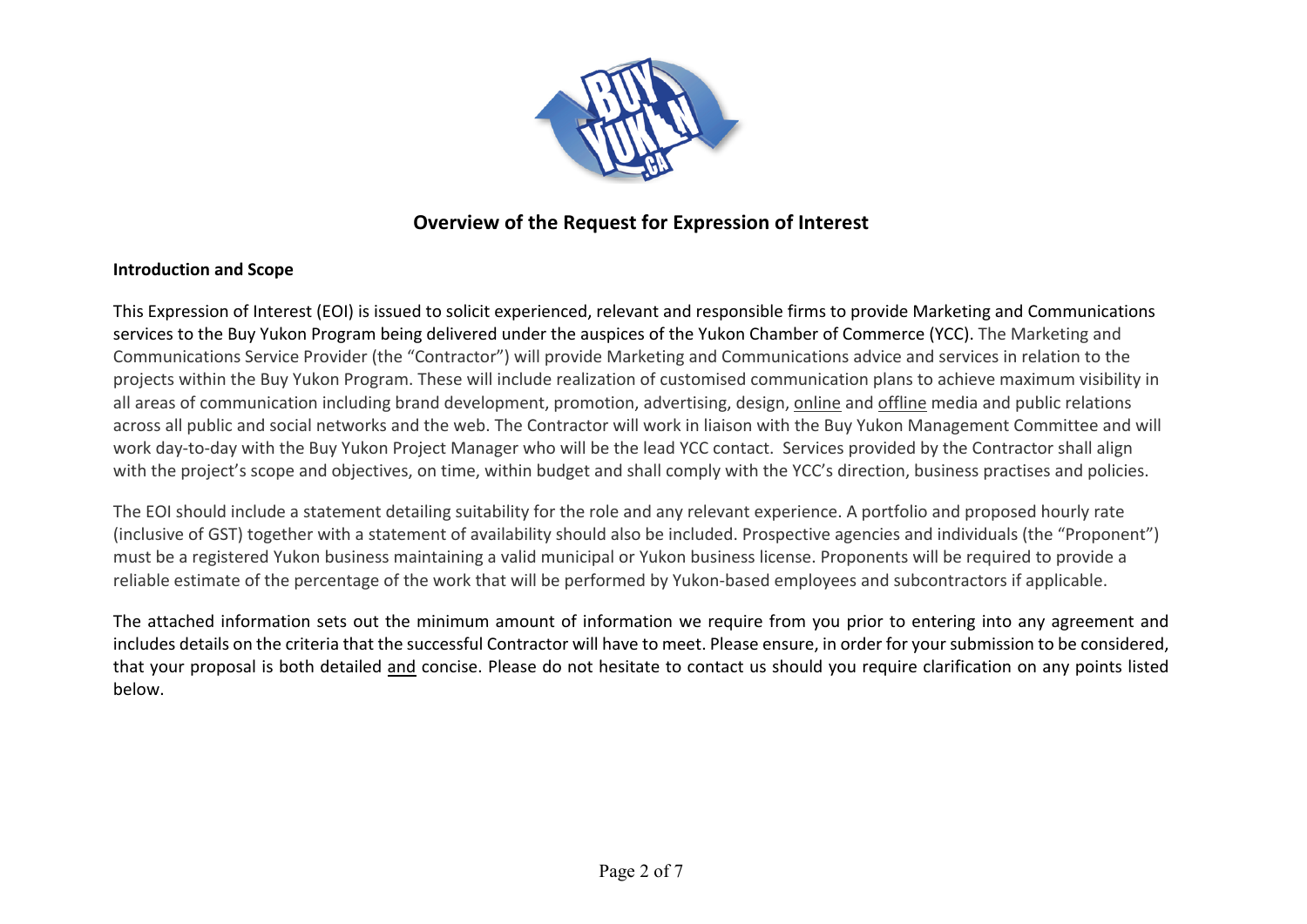

## **Background Information – Buy Yukon Program**

The Buy Yukon Program (the "Program") is a private-sector led initiative focused on creating a shift in the attitudes and behaviours of Yukon consumers, businesses, and governments in support of Yukon-based businesses.

The Institute for Local Self Reliance released research in 2013 that concluded that businesses in communities with sustained buy local campaigns, run by a local business/citizen alliance, saw revenues grow by triple the growth compared to areas without an alliance (Shop Indie Local, October 2020). They went on to conclude that *"A single merchant has limited ability to shift attitudes or consumer spending, but by building strength in numbers, we can create broad support for independent businesses locally and advocate for their interests."* (Ibid). The Buy Yukon Task Force stated that the goal of the Plan is to "…*keep dollars in the Yukon, enhance Yukon retail and service experience, and ensure that the Yukon economy and its governments are creative in how they support real positive growth not only coming out of the COVID lockdown, but for many years to come."* (Buy Yukon Task, July 2020).

The Program builds on a Buy Local Discussion Paper/Briefing Note (the "Brief") developed by the Buy Yukon Task Force and translates the principles and priorities in the Brief into an actionable Program to be delivered over the next 2.5 years. The Program requires financial and other supports from the federal, First Nations, Yukon, and municipal governments. The private sector will provide leadership, funding, partnership, and other resources in support of the Program.

As the initial CanNor application was being developed, the federal government through the Department of Innovation, Science and Economic Development (ISED) launched a Relief Program in support of SMEs across Canada to promote buy local initiatives being delivered by the Provincial/Territorial Chambers of Commerce. The proposed Buy Yukon Program aligns with the ISED focus and objectives for their program, and the Canadian Northern Economic Development Agency (CANNOR) arranged for an introduction to the ISED team to discuss the potential for the Program to be funded by ISED.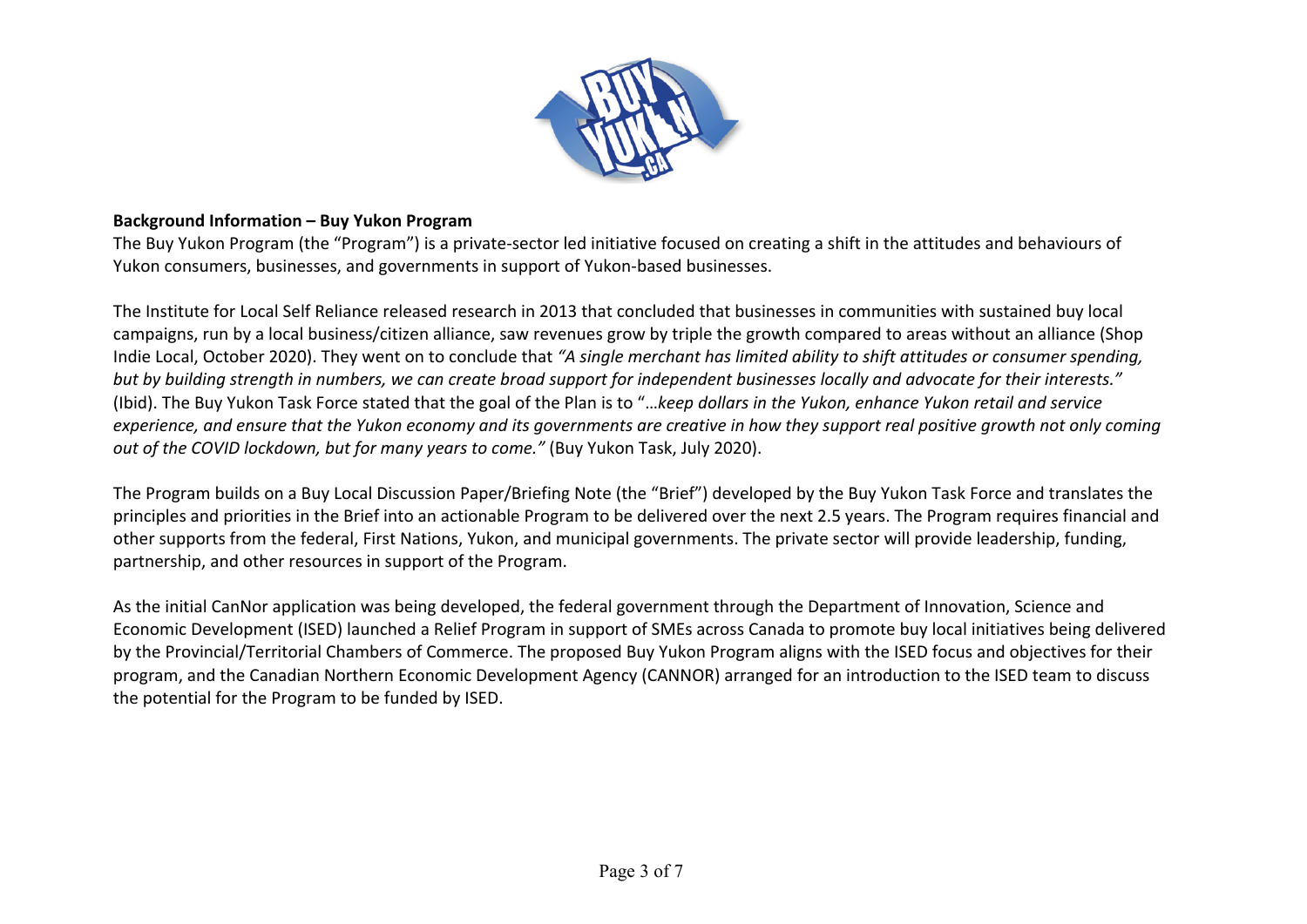

It was determined that the proposed Program aligns with the ISED program's objectives and that ISED would support an application from the YCC for Buy Yukon and they have set aside up to \$445,000 in FY 2020-2021 to support the Program. CANNOR is supporting a Free Shipping initiative as a component of the Program and are providing just under \$100,000 in support of this component. The Yukon private sector is providing cash and in-kind support of \$57,500. The total Program budget for FY 2020-2021 will be \$602,500. It is anticipated that multiple contracts for Marketing and Communications Services may be issued that will in the range of \$50,000 t0 \$200,000 depending on the goods and services contracted.

IMPORTANT: The budget for the Program must be totally expended by March 31, 2021. Proponents must demonstrate the capacity to deliver services to the Program within this timeline.

## **Scope of Work**

The scope of work will include, but is not limited to:

- Develop, implement and report on consumer marketing and communications campaigns in traditional, digital and social media environments
- Reach different and distinct target consumer and small business audiences across the Yukon
- Create a wide range of content and communications material through innovative approaches
- Plan communication programs, and carry out research into the attitudes and perceptions of the target audiences
- Identify key areas for improvement and outline key research that may ultimately be beneficial to the Program
- Plan content and write copy for publications such as fliers and brochures, posters, magazines, newspaper, and social media
- Write and distribute news releases to local media
- Arrange for spokespersons to appear on local television and radio programs
- Develop, execute and administer advertising and promotional campaigns

## **Conditions**

Contractors are required to possess their own Yukon-based work space and equipment as well as any applicable insurances. Regular briefing sessions and meetings will be held at the YCC offices at Suite 202 – 302 Steele Street, Whitehorse, Yukon Y1A 2C5, or by video conference.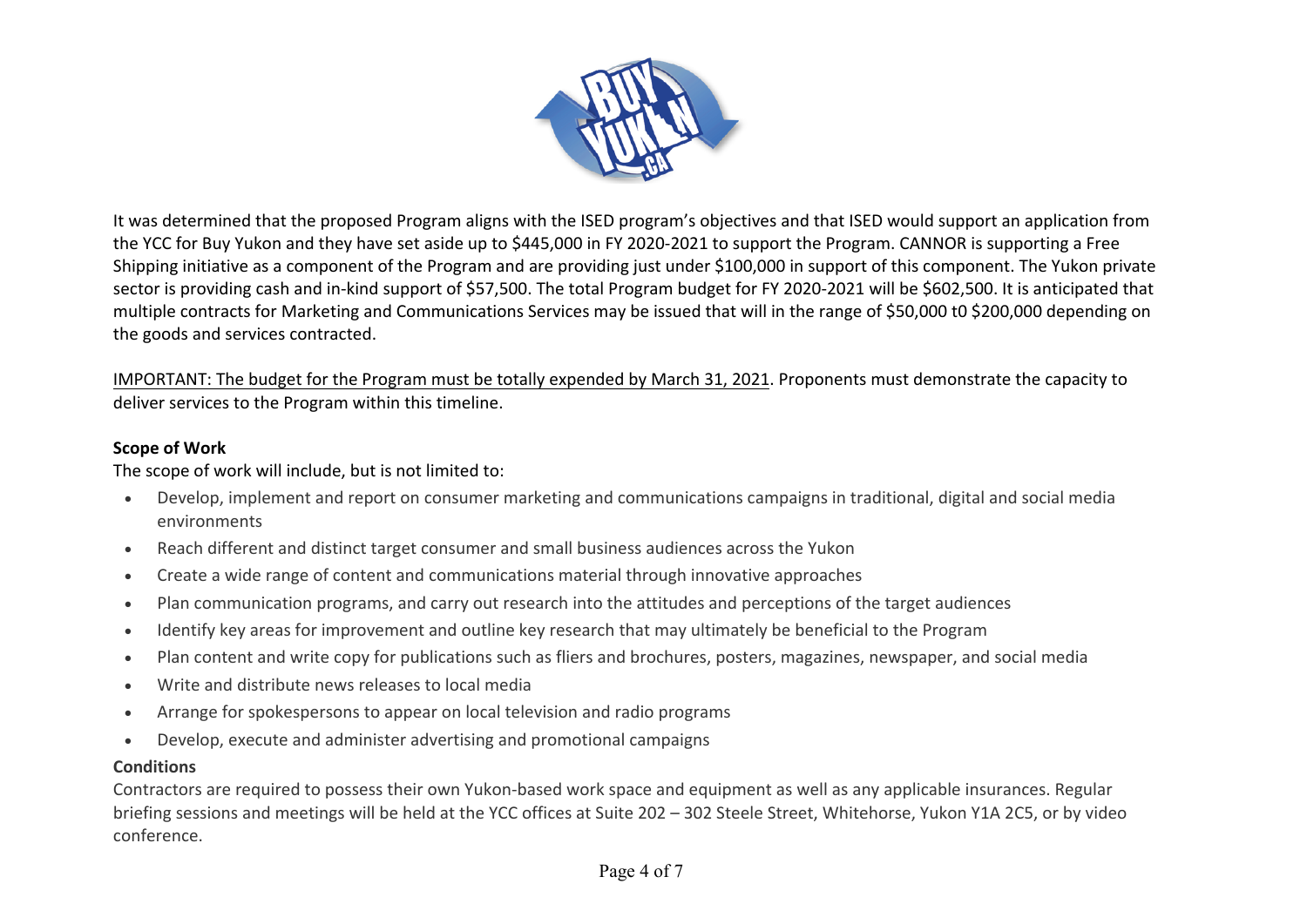

#### **Negotiation of Contract**

The YCC will negotiate a finalised scope of work, agreed price and conditions of contract with qualifying Proponents who have responded to the EOI. The YCC reserves the right, at their sole discretion, to award contracts to multiple Proponents. The award of all contracts is conditional on approved funding and the conditions and requirements attached to the funding. The YCC is not bound to proceed to contract. The scope of this call is for Marketing and Communications agencies or individuals to be added to a list of external service providers of the YCC. Nevertheless, this does not provide the certainty that these service providers will eventually be engaged by the YCC.

## **Proposal Requirements: Expression of Interest – Marketing and Communications Services**

The following is an outline of the basic information that will be required to assess a Proponent's EOI. Proponents must provide:

#### **Company Profile and Team Members**

- A brief profile of the agency/company and contact information
- Name(s) and resumes of the individuals or subcontractors who will develop, lead, and implement the Program, highlighting their relevant experience

#### **Experience**

- Two examples of marketing and communications services provided to a client project of similar nature
- Reference and contact information for the two examples: Reference name, role when contract in place, phone number, email
- An example of experience working for an NGO client

#### **Yukon Content**

• An estimate of the percentage of time that each Yukon-based individual or subcontractor will spend on the contract (based on proportion of service billings). Yukon-based individual or subcontractor is defined as maintaining a permanent residency in the Yukon. For example, a company based in the Yukon that engages a digital agency based in Vancouver or a company that has employees who work in another office of the company, outside of the Yukon shall NOT be listed or considered as Yukon-based.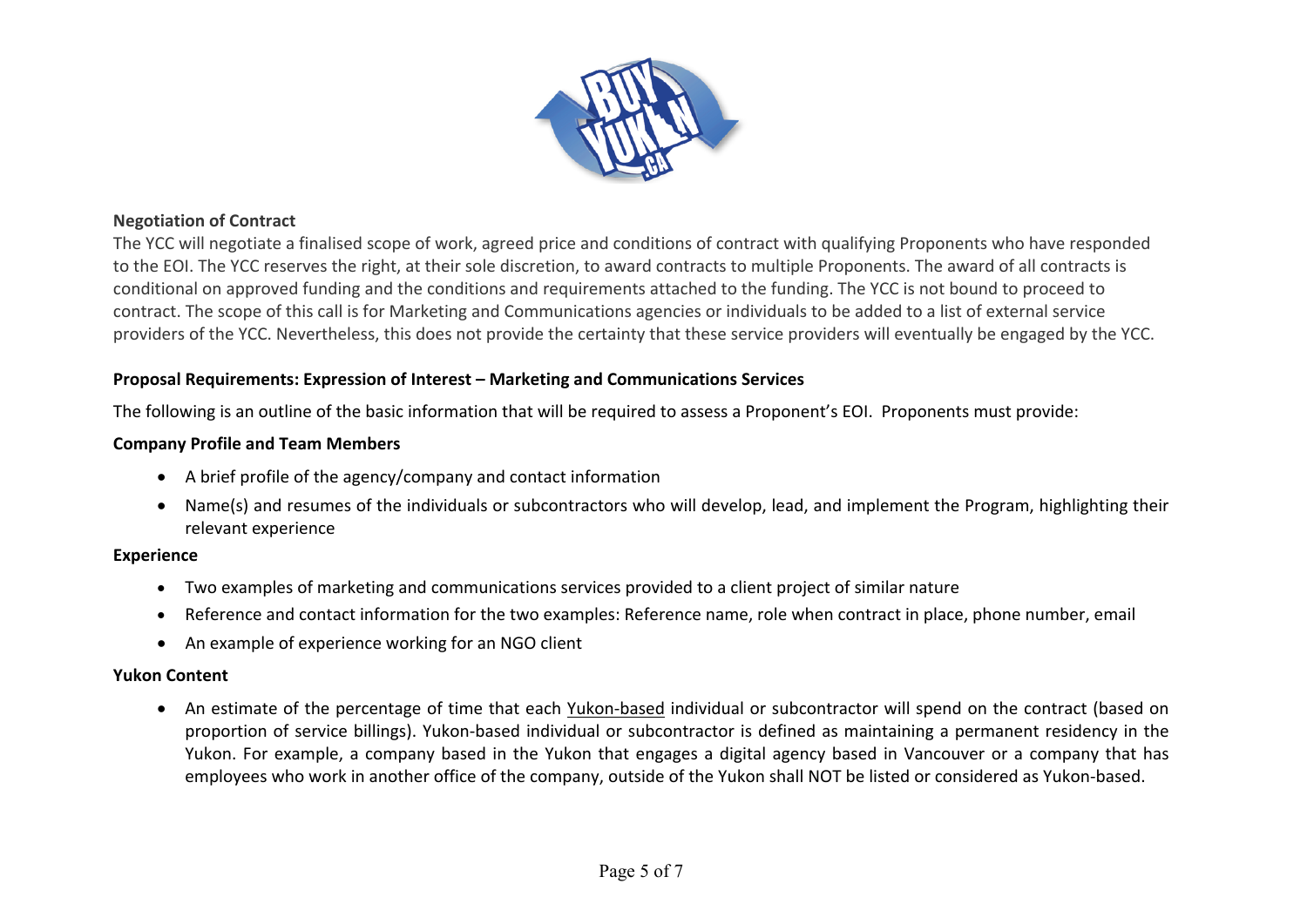

## **Price**

- A blended billing rate for services that will be provided for services providede to the Program
- Confirm the markup that will be applied to any third party goods or services procured for the Program

## **Discounts/Sponsorships**

The Program is supported by cash and in-kind goods and services contributed by Program's parnters, sponsors, and suppliers. The value of these contributions is critical to the Program's success.

• Proponents should state the value of any discounts or sponsorships they will provide in the delivery of goods or services, which could be cash, in-kind, or discounts from regular billing rates

## **Other Information**

- Statement of current commitments/availability based on completion of the project by March 31, 2021
- Please include any other information (either written or visual) you feel may be relevant in assisting the YCC to assess your company and your proposal
- The provision of this document and any submitting of any expression of interest by any potential proponent shall not constitute a binding agreement between the YCC and the Proponent
- The YCC reserves the right to enter into, or to decline to enter into any agreement at its sole discretion
- The successful proponent will be required to enter into a formal contract with the YCC